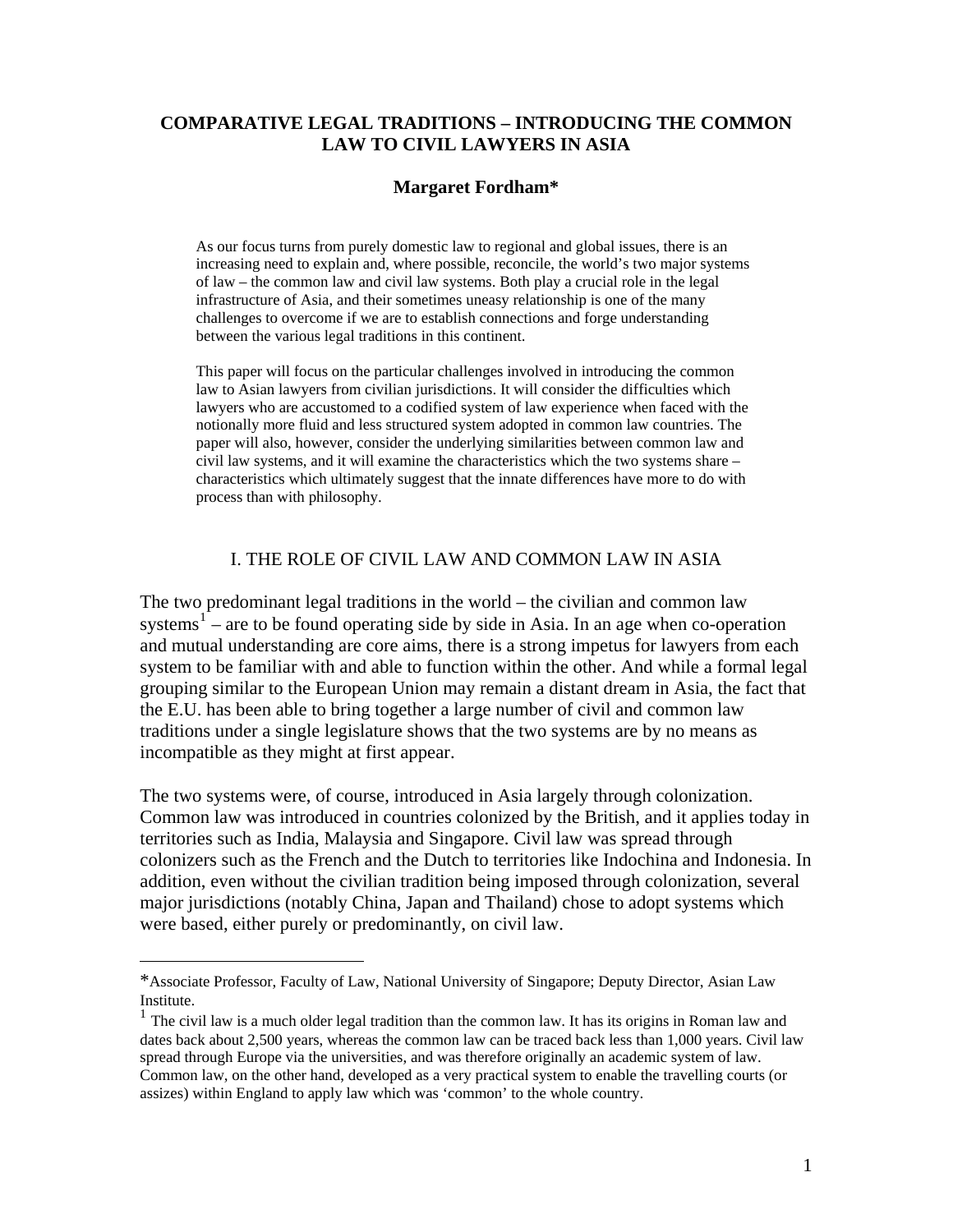In modern times, the fundamental difference between the two systems lies in the fact that most civil law jurisdictions have comprehensive written codes which are designed to cover every area of law. Common law systems, on the other hand, are based on judgemade law, which is developed on a case by case basis, although (particularly in technical areas) statutes play an increasingly important role.

# II. THE CHALLENGES IN INTRODUCING A CIVILIAN TO THE COMMON LAW

The main challenges facing a civil lawyer who wishes to understand and function within a common law system relate to the role and structure of statutes and the significance of case law.

# A. STATUTES

Statutes are the paramount source of law in both civilian and common law jurisdictions. But there the similarities superficially end. For while in civilian systems codes – complemented by statutes – form the core of the law, and jurisprudence plays only a secondary role, in common law jurisdictions case law is the backbone of the system, and statutes apply only in certain areas.<sup>[2](#page-1-0)</sup>

Civilians, both in Asia and elsewhere, are used to codes which offer a sequential view of the law in a given area, moving from first principles to specifics within a clear framework. Codes are written at a high level of abstraction, and are based on principles derived from the scientific study of legal data. Both codes and statutes within civil law systems make extensive use of definitions and classifications, and they offer a highly systematic and exhaustive overview of the law.

Statutes in common law systems, on the other hand, address only selective areas of the law, but they normally cover these areas in depth. They are thus also exhaustive, but in a different sense, since they do not cover all law but provide detailed rules in a particular area. However, although a statute in a common law jurisdiction is designed to lay down a comprehensive set of rules in a specific field, it is unlikely to do this in a sequential manner, and it will rarely offer a clear snapshot of the area as a whole as a civil code or statute would do. Moreover, since statutes in common law systems are often quite technical, it can be difficult to understand the law without recourse to other materials. For this reason, statutes in common law jurisdictions can initially strike the civilian as being extremely detailed but at the same time incomplete as an explanation or description of the relevant area of law.

In introducing the common law to civilians it is therefore necessary to impart the concept that statutes within a common law system are not supposed to be read alone, and that they are part of a bigger picture. A civil lawyer will therefore be discouraged from trying to read the whole of a statute to gain an overall understanding of the area of law as he might do with a civil code. Instead, he will be trained to use texts and other explanatory

 $\overline{a}$ 

<span id="page-1-0"></span> $2^{2}$  For further analysis of the differences between the two systems see William Tetley "Mixed jurisdictions: common law vs civil law (codified and uncodified)" http://www.unidroit.org/english/publications/review.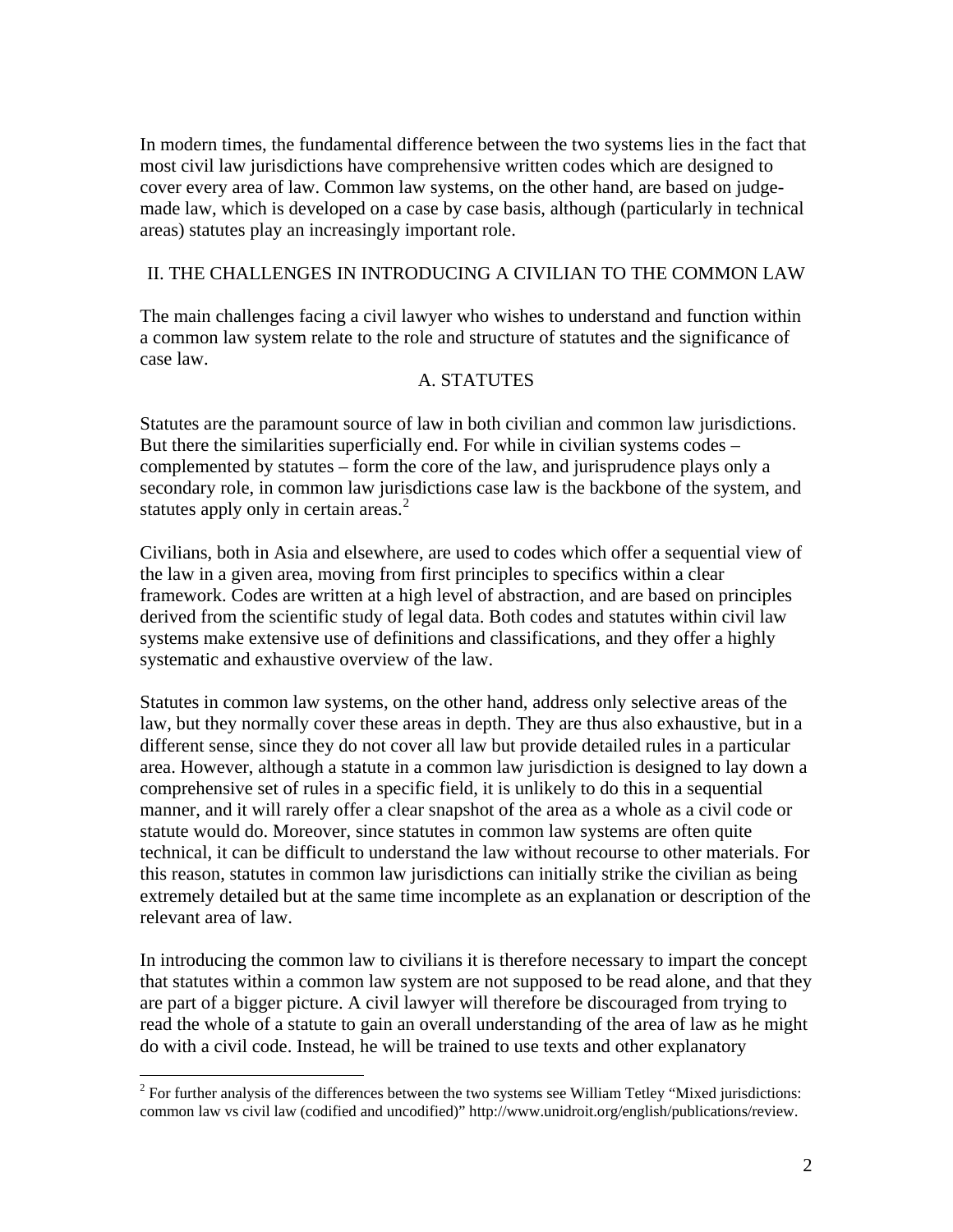materials to assist in his understanding of the applicable area of law, and he will be encouraged to focus on the part or parts of the statute which are relevant to the issue before him.

### B. JURISPRUDENCE

Perhaps the most striking aspect of the common law system lies in the hugely influential role of judges. In civil law systems, judges – at least in theory – have a purely interpretative role, within which doctrinal guidance leaves little room for individual discretion. In common law systems, however, judges play a pivotal role, moulding and changing the law through case-by-case development. This inherently flexible and efficient system allows for a timely and relevant response to the changing requirements of society and the formulation of detailed provisions to cater for developing areas of law. In this respect, the common law offers a system of law-making which is both comprehensive and focused.

A civilian may take a while to appreciate these qualities in the common law. The first response of many civil lawyers is to see judge-made law as somewhat inefficient, given that the development of the common law is dependent on particular fact patterns coming before the courts. Civilians often find the idea of the law being framed only when disputes arise to be odd and even somewhat crude and unsophisticated. Although in time many come to appreciate the benefits of a system which provides for response to changing social circumstances, some are never converted to the system and find its fluidity, and the inevitable gaps in the law to which it gives rise, incompatible with their idea that law must be predictable and certain.

In fact, the extent to which certainty is valued in both the civil law and common law traditions is what really lies at the heart of the differences between them. For while in civilian jurisdictions certainty is the fundamental goal, common law systems regard flexibility as equally important. Under the common law, a judge bears major responsibility for ensuring certainty and stability, but also for exercising the discretion to change and develop the law. Rather than being elevated to the level of dogma, certainty is achieved through the rules of *stare decisis*, or binding precedent.[3](#page-2-0)

The rules of *stare decisis* – under which a lower court must follow decisions of courts above it in the judicial hierarchy, thus preventing a multiplicity of inconsistent rules developing in any given area – are fundamental to the common law system. However, they can prove very problematic for civilians. This is not so much because civil law jurisdictions do not recognize the significance of prior decisions (in practice, civilian judges are, of course, influenced by the decisions in earlier cases) as because the application of *stare decisis* necessitates a detailed analysis of often complex decisions in order to determine whether or not an earlier case *must* be followed. Under the rules of *stare decisis* only the ratio of a case  $-i.e.,$  the decision on the facts, is binding. Obiter

 $\overline{a}$ 

<span id="page-2-0"></span><sup>&</sup>lt;sup>3</sup> For further discussion of the differences between the civil law and common law systems see  $e.g.,$  John Henry Merryman, *The Civil Law Tradition* (Stanford: Stanford University Press, 1969) at pp. 50-58.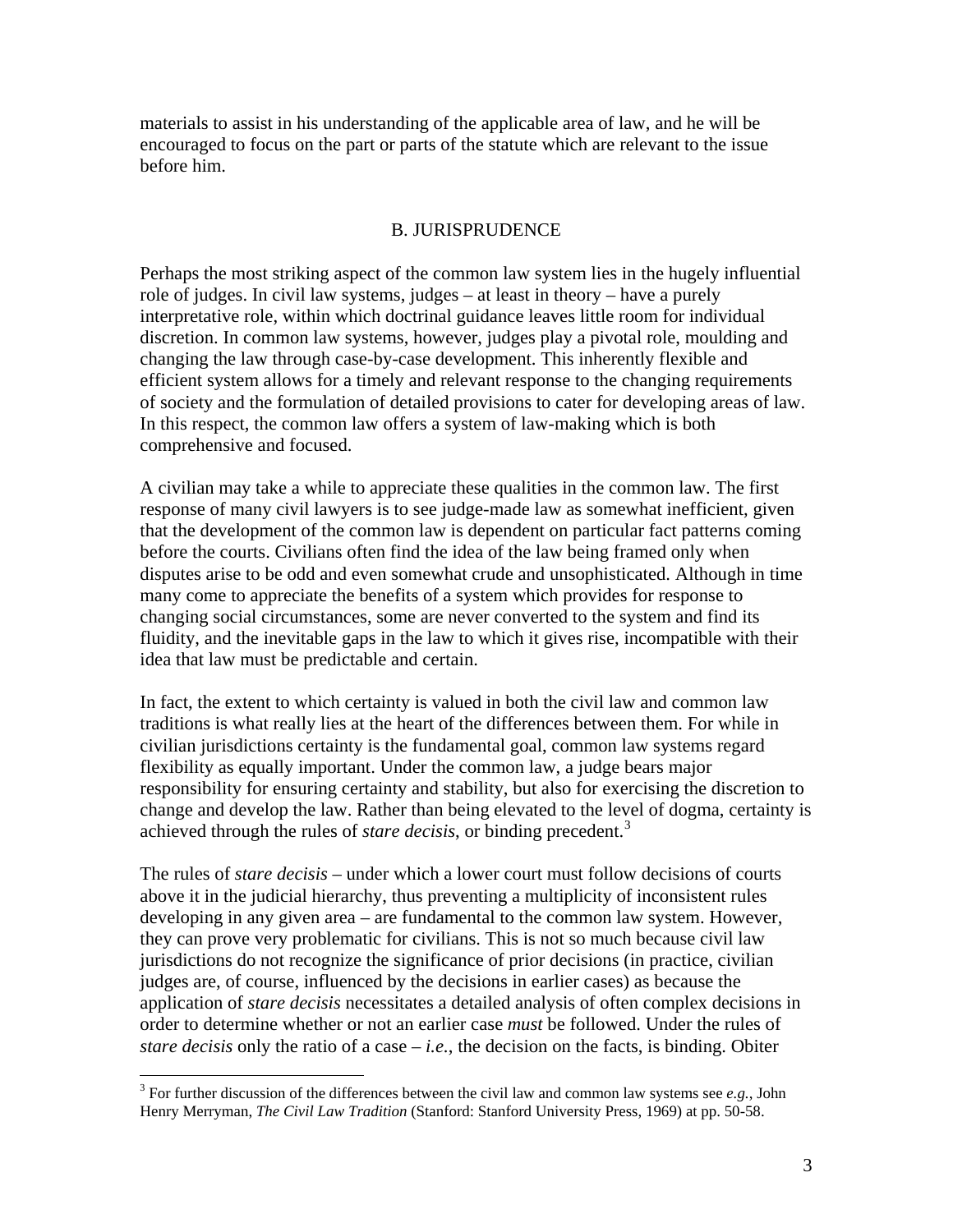$\text{dicta} - i.e.,$  observations which are not crucial to the decision, are not binding, even if they are statements by the most eminent judges in the highest courts. It is therefore critical within the common law process to determine the ratio of every case. But this can be a very difficult task, both because common law judges rarely spell out the ratios of their decisions and because their judgments are often long and discursive (thus differing from judgments in civil law jurisdictions, where judges are trained to adopt a concise and formalistic approach).

The process is complicated by the fact that in common law systems all decisions of higher courts contain multiple judgments, and judges often give separate judgments even when they agree on the outcome. As a result, a lawyer attempting to determine the ratio of a case has to draw from several – often subtly different – judgments the single point for which the case stands. For someone new to the common law, and for whom English is often a second language, the process of working out exactly what a case has decided can be quite daunting. Moreover, because it is often difficult to determine the precise ratio of a previous decision, judges in subsequent cases frequently distinguish (and thus treat as not binding) authorities which might appear to other lawyers to be on point. To a civilian, these aspects of the common law can be a source of frustration and consternation.

Only by constant exposure to common law reasoning processes and to judicial techniques can a civilian familiarize himself with the way in which law develops within common law systems. Starting with relatively straightforward decisions containing single judgments, a civil lawyer has to be introduced to the process of drawing principles from multiple judgment decisions and to the judicial manoeuvring which is often involved in distinguishing unpalatable precedents. Good textbooks and casebooks can, of course, be very helpful, particularly in terms of summarizing decisions and explaining how a chain of cases has given rise to developments in a particular area of law, but understanding the common law judicial process is primarily a matter of exposure and experience.

### III. SHARED VALUES AND INCREASED MUTUAL UNDERSTANDING

Despite all the technical differences between the civilian and common law systems, there are a large number of similarities, the most important of which are, of course, the shared aspirations of regulating society, resolving disputes and meting out justice in as evenhanded a manner as possible.

In addition, many of the apparent differences in fact relate more to form than to substance. A civilian who becomes familiar with a particular area of common law may well, for example, find that if he transcribes the relevant provisions into a civil law format, there is a surprising degree of similarity between the two. Moreover, while civil law is supposedly more complete and coherent, in practice civilian judges face many of the same challenges as those faced by common law judges. Like common law judges, they are required at times to deal with legislative gaps and to reconcile apparently conflicting statutes. And they too have the ability – albeit within a less obviously flexible framework – to adapt to changing social conditions and to assist in the law's the evolution, with legislation often delegating powers to courts through general clauses. In